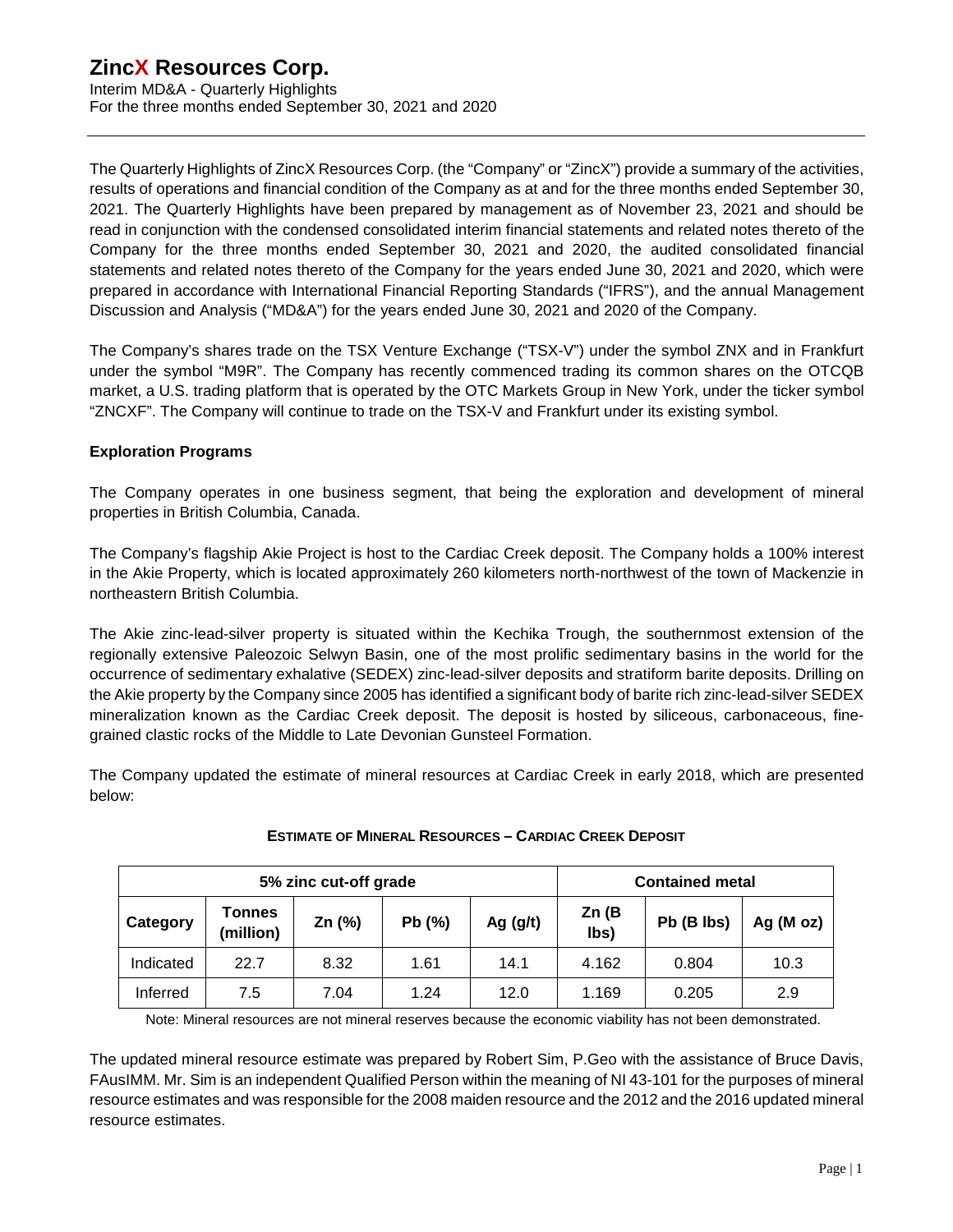Interim MD&A - Quarterly Highlights For the three months ended September 30, 2021 and 2020

The updated mineral resource estimate and the results of a Preliminary Economic Assessment ("PEA") for the Cardiac Creek deposit were filed in a report entitled "*NI 43-101 Technical Report Akie Project British Columbia, Canada*" with an effective date of June 20, 2018 and report date of August 1, 2018. The report can be found under the Company's profile at [www.sedar.com](http://www.sedar.com) and on the Company's website, [www.zincxresources.com](http://www.zincxresources.com).

The Kechika Regional Project consists of 11 properties including the Mt. Alcock, Bear & Spa, Pie, Yuen, and Cirque East properties that extend northwest from the Akie property for approximately 140 kilometres along the strike of the highly prospective Gunsteel Formation shale. The Gunsteel Formation shale is the main host rock for known SEDEX zinc-lead-silver deposits in the Kechika Trough of northeastern British Columbia.

The Pie, Yuen, Cirque East properties (known as the "Pie Properties") are the subject of a joint venture arrangement with Teck Resources Limited ("Teck") and its JV partner, Korea Zinc Co., Ltd. ("Korea Zinc") to jointly explore the Pie Properties on a 49%-51% joint venture basis, with Teck acting as the operator. Teck and Korea Zinc acquired 51% interest in the Pie Properties by incurring cumulative aggregate exploration expenditures of \$3,500,000 by December 31, 2017.

### **Overall performance**

### **2021 Exploration Program**

### 2021 Akie Drill Result Highlights

The Company recently completed a large-diameter HQ diamond drill program that focused on the Cardiac Creek deposit. A total of 5 drill holes were drilled on the Cardiac Creek deposit for a total of 2,669 metres. All five holes successfully tested the Cardiac Creek Zone with excellent recovery of thick intervals of sphalerite-galena-barite mineralization displaying the highly mottled textures which generally indicate greater than average zinc grades. Over 500 HQ drill core samples have been submitted for analysis and results have now been received from drill holes A-21-155, A-21-156B and A-21-157.

- Drill hole **A-21-155** returned 6.20% Zn+Pb and 9.6 g/t Ag over a true width of 32.76 metres including **10.77% Zn+Pb** and **14.5 g/t Ag** over a **true width** of **5.99 metres**
- Drill hole **A-21-157** returned 4.83% Zn+Pb and 7.7 g/t Ag over a true width of 22.61 metres including **10.62% Zn+Pb** and **15.1 g/t Ag** over a **true width** of **2.52 metres**

### **A-21-155**

Drill hole A-21-155 targeted the northwest area of the high-grade core proximal to historical drill holes A-07-51, A-13-107, and A-17-132.

A broad envelope of mineralisation was intersected from 549.37 to 602.24 metres representing a true width of 39.67 metres that returned 5.3% Zn+Pb and 8.5 g/t Ag. Within this envelope the Cardiac Creek Zone is present from 558.56 to 602.24 metres, grading 6.20% Zn+Pb and **15.5 g/t Ag** over a true width of **32.76 metres**. Highergrade intervals are present including **10.77% Zn+Pb** and **14.5 g/t Ag** over a true width of **5.99 metres** from 569.67 to 577.66 metres. The Footwall Zone was intersected below the Cardiac Creek Zone from 593.45 to 577.66 metres and returned 9.0% Zn+Pb and 12.3 g/t Ag over a true width of 6.59 metres.

The Cardiac Creek Zone is characterized by thick beds of sulphides comprised of laminar pyrite and banded sphalerite. Locally the sphalerite bands display a well-developed "mottled" texture that is due to an enrichment in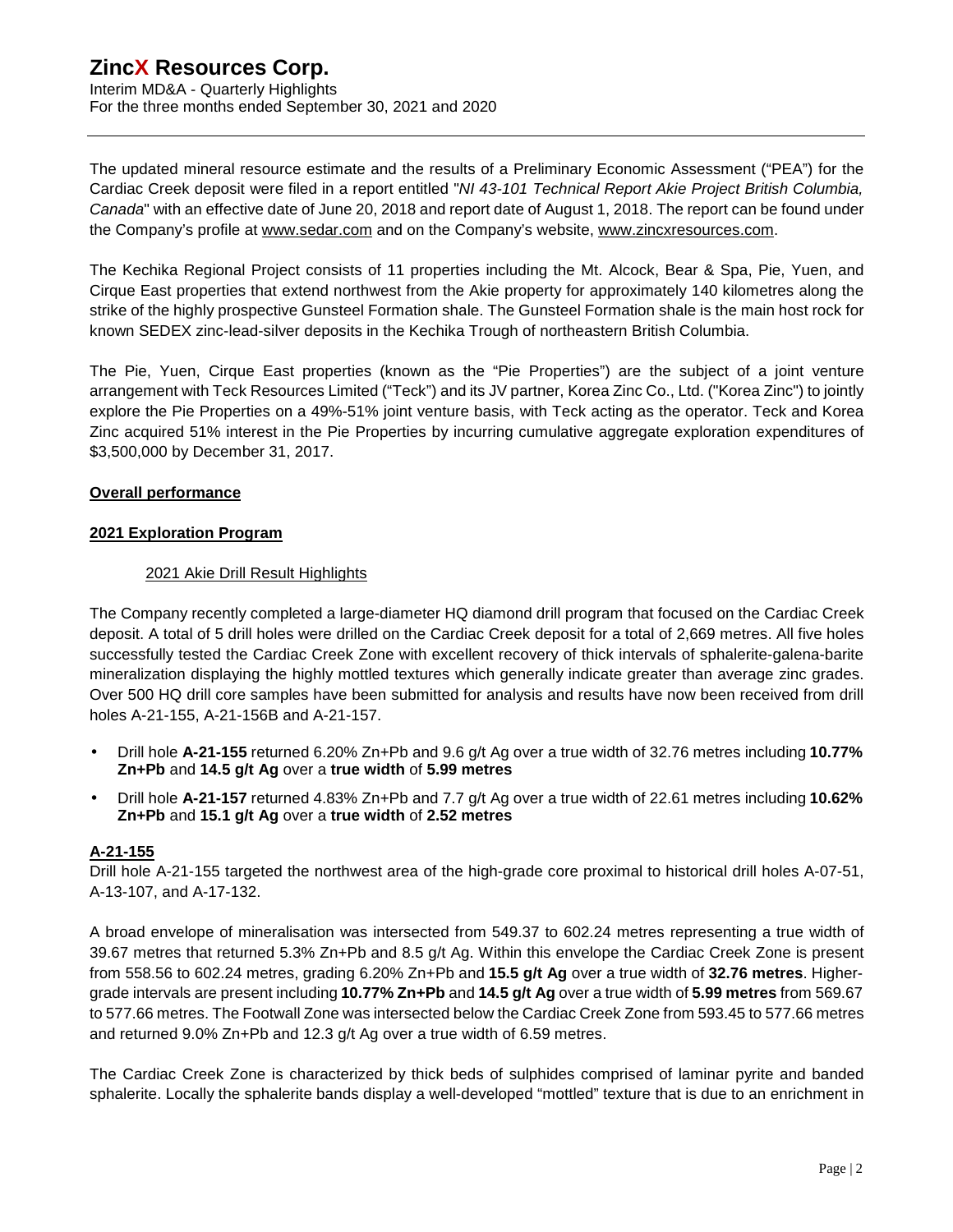Interim MD&A - Quarterly Highlights For the three months ended September 30, 2021 and 2020

sphalerite with interstitial carbonate and quartz with galena. The sulphides are interbedded with the host black carbonaceous, siliceous shales of the Gunsteel Formation.

The Footwall Zone is characterized by a similar style of mineralisation to the Cardiac Creek Zone. A massive sulphide lens was encountered below the Footwall Zone that is enriched in pyrite, sphalerite and galena. The calcareous siltstones of the Silurian siltstone were encountered at a depth of 608.64 metres. The siltstone displays patches of alteration and sulphides characterised by localized silicification, pyrite and sphalerite rich sulphide stringers. The drill hole was terminated in Silurian siltstone of the Road River Group at a depth 641.93 metres. A total of 147 samples including standard QA/QC samples were collected from this drill hole and submitted for analysis.

### **A-21-156B**

Drill hole A-21-156B that targeted the central portion of the deposit testing the down-dip extent of the high-grade core. Surrounding holes include A-06-35, A-15-126, and A-15-127**.** 

A broad envelope of mineralisation was intersected from 615.05 to 675.11 metres representing a true width of 33.36 metres that returned 2.58% Zn+Pb and 4.9 g/t Ag. Within this envelope the Cardiac Creek Zone is present from 652.53 to 675.11 metres, grading 5.69% Zn+Pb and 9.0 g/t Ag over a true width of 12.60 metres. Highergrade intervals are present including 6.88% Zn+Pb and 11.1 g/t Ag over a true width of 8.84 metres from 658.61 to 674.44 metres; and 8.96% Zn+Pb and 14.8 g/t Ag over a true width of 3.60 metres from 668.00 to 674.44 metres. The Footwall Zone intersected 7.85% Zn+Pb and 10.2 g/t Ag over a true width of 5.71 metres from 685.65 to 695.76 metres that includes 9.72% Zn+Pb and 8.9 g/t Ag over a true width of 2.18 metres from 691.91 to 695.76 metres.

The Cardiac Creek Zone is recognized from 652.53 to 675.11 metres and is characterized by abundant 15 to 20 centimetre thick sulphides beds comprised of fine grained pyrite with an increasing amount of sphalerite bands towards the base of the zone. The key "mottled" textured sphalerite bands are developed locally and contain fine grained galena. A similar style of mineralisation was intersected in the Footwall Zone that is present from 685.65 to 695.76. The hole was stopped in debris flows of the Paul River Formation at a depth of 720.68 metres. A total of 144 samples including standard QA/QC samples were collected from this drill hole and submitted for analysis.

### **A-21-157**

Drill hole A-21-157 targeted the southeast strike extents of the high-grade core of the Cardiac Creek zone. Surrounding holes include A-05-33, A-06-40, and A-13-105.

A broad envelope of mineralisation was intersected from 359.30 to 412.96 metres representing a true width of 36.54 metres that returned 3.55% Zn+Pb and 6.2 g/t Ag. Within this envelope the Cardiac Creek Zone is present from 372.60 to 405.82 metres, grading 4.83% Zn+Pb and 7.7 g/t Ag over a true width of 22.61 metres. Highergrade intervals are present including 6.84% Zn+Pb and 9.1 g/t Ag over a true width of 8.17 metres from 386.0 to 398.00 metres; and **10.62% Zn+Pb** and **15.1 g/t Ag** over a **true width** of **2.52 metres** from 394.3 to 398.0 metres.

The middle portion of the Cardiac Creek zone is the best developed with abundant sphalerite laminations hosted within metre- thick sulfide beds. Locally the sphalerite banding displays a well-developed "mottled" texture that is due to enrichment in sphalerite with interstitial carbonate and quartz with galena. The sulphides are interbedded with the host carbonaceous, siliceous shales of the Gunsteel Formation. The lower portion of the Cardiac Creek Zone, from 394.30 to 412.93 metres, is characterized by intercalated sphalerite rich sulphide bands and pyrite beds interbedded with black siliceous shale. The Cardiac Creek Zone ends at a depth of 412.96 metres and is marked by a transition into a narrow 4.79 metre zone characterized by abundant laminar bedded to nodular barite and fine laminations of pyrite. Debris flows of the Paul River Formation underlie the Cardiac Creek Zone and the hole ended in the calcareous siltstone of the Road River Group at a depth of 436.21 metres.

A total of 110 samples including standard QA/QC samples were collected from this drill hole and submitted for analysis.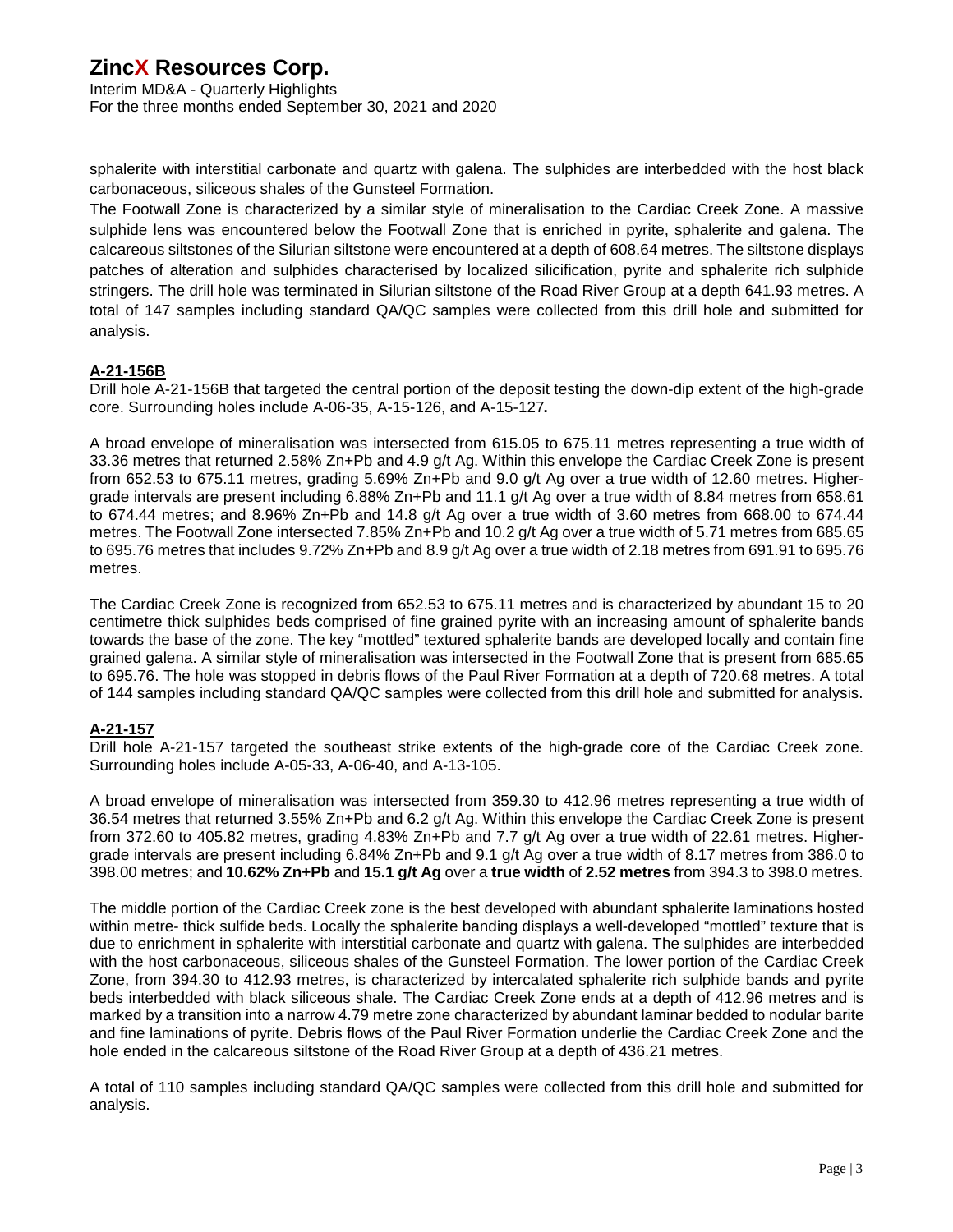Interim MD&A - Quarterly Highlights For the three months ended September 30, 2021 and 2020

| Drill Hole | From (m) | To(m)  | True Width (m)* | $Zn$ (%) | Pb(%) | Ag $(g/t)^{(+)}$ | $Zn+Pb$ (%) |
|------------|----------|--------|-----------------|----------|-------|------------------|-------------|
| A-21-155   | 549.37   | 602.24 | 39.67           | 4.46     | 0.80  | 8.46             | 5.27        |
| cc         | 558.56   | 602.24 | 32.76           | 5.24     | 0.96  | 9.61             | 6.20        |
| including  | 559.95   | 586.80 | 20.14           | 5.71     | 1.09  | 10.89            | 6.80        |
| including  | 567.28   | 586.80 | 14.64           | 6.56     | 1.29  | 12.56            | 7.86        |
| including  | 569.67   | 586.80 | 12.85           | 6.76     | 1.33  | 12.92            | 8.09        |
| including  | 569.67   | 583.67 | 10.50           | 7.16     | 1.42  | 13.25            | 8.58        |
| including  | 569.67   | 577.66 | 5.99            | 8.93     | 1.84  | 14.55            | 10.77       |
| <b>FW</b>  | 593.45   | 602.24 | 6.59            | 7.68     | 1.31  | 12.25            | 9.00        |
| <b>MS</b>  | 606.11   | 611.11 | 3.75            | 2.17     | 0.34  | 2.60             | 2.51        |
| A-21-156B  | 615.05   | 675.11 | 33.36           | 2.24     | 0.34  | 4.91             | 2.58        |
| CCZ        | 652.53   | 675.11 | 12.60           | 4.86     | 0.83  | 9.02             | 5.69        |
| including  | 658.61   | 674.44 | 8.84            | 5.81     | 1.06  | 11.08            | 6.88        |
| including  | 668.00   | 674.44 | 3.60            | 7.51     | 1.46  | 14.81            | 8.96        |
| including  | 668.00   | 671.75 | 2.10            | 7.75     | 1.36  | 14.00            | 9.11        |
| <b>FW</b>  | 685.65   | 695.76 | 5.71            | 6.60     | 1.25  | 10.15            | 7.85        |
| including  | 691.91   | 695.76 | 2.18            | 8.18     | 1.55  | 8.94             | 9.72        |
| including  | 693.83   | 695.76 | 1.09            | 13.14    | 2.46  | 9.39             | 15.60       |
| A-21-157   | 359.30   | 412.96 | 36.54           | 3.02     | 0.53  | 6.23             | 3.55        |
| including  | 369.10   | 405.82 | 25.00           | 3.89     | 0.70  | 7.42             | 4.59        |
| <b>CCZ</b> | 372.60   | 405.82 | 22.61           | 4.09     | 0.74  | 7.72             | 4.83        |
| including  | 376.90   | 405.82 | 19.68           | 4.29     | 0.77  | 8.09             | 5.06        |
| including  | 376.90   | 398.00 | 14.36           | 4.81     | 0.87  | 8.53             | 5.68        |
| including  | 386.00   | 398.00 | 8.17            | 5.79     | 1.05  | 9.10             | 6.84        |
| including  | 386.00   | 390.68 | 3.18            | 7.48     | 1.42  | 10.40            | 8.90        |
| including  | 394.30   | 398.00 | 2.52            | 9.10     | 1.52  | 15.07            | 10.62       |

Significant results from A-21-155, A-21-156B, and A-21-157 are tabulated below.

(\*) The true width in metres is calculated utilising the Geovia GEMS software package. The orientation of the mineralised horizon is estimated to have an azimuth of 130 degrees and a dip of -70 degrees. (CCZ) = Cardiac Creek Zone; (HW) = Hangingwall Zone; (FW) = Footwall Zone; (MS) = Massive Sulphide. (I) Ag values below detection were given a value half of the detection limit for the purposes of weighted averaging.

Results from the remaining drill holes from the 2021 program are pending and will be reported as they are received.

The primary objective of the 2021 drill program was to acquire mineralized Zn-Pb-Ag drill core samples for advanced metallurgical testing. This material will be used to further investigate previous metallurgical testing of the mineralization with a focus on enhancing the recoveries and boosting concentrate grades for both zinc and lead; using a state-of-the-art metallurgical testing facility owned by key strategic shareholder Tongling Non-Ferrous Metals of China (Tongling).

The metallurgical test program will commence after the final assay results have been received and tabulated for test composites. This test is intended to enhance metallurgical work conducted and reported by the Company in the 2018 PEA.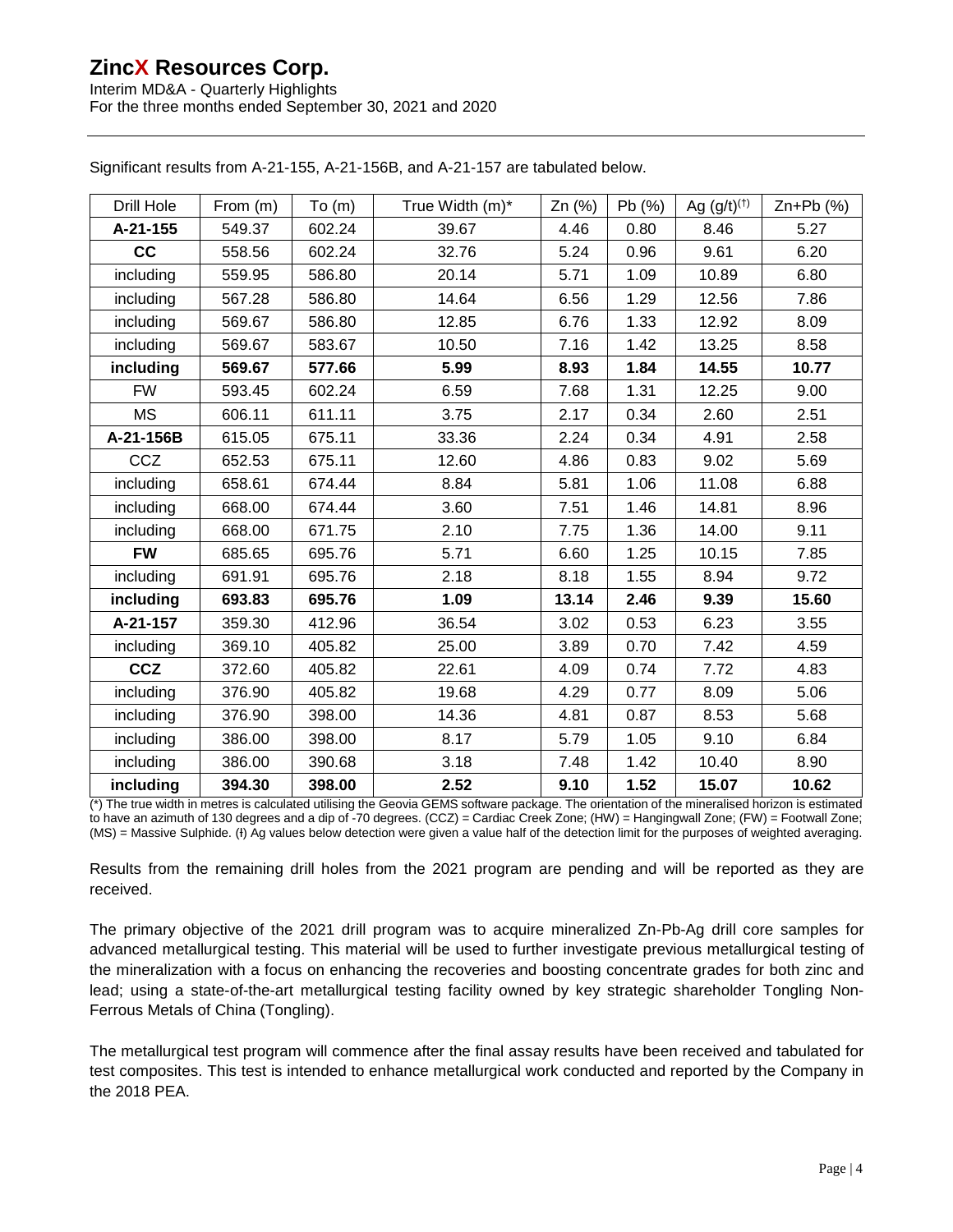Interim MD&A - Quarterly Highlights For the three months ended September 30, 2021 and 2020

#### Kechika Trough Target Initiative Update

Detailed work has identified numerous Areas of Interest (AOIs) of which 19 have been classified as high-priority targets. These targets have been ranked and will be assessed in future focused field programs.

The Company has identified 19 high-priority targets from a pool of 95 AOIs across all its Kechika Trough tenure including key properties such as Akie, Pie, Mt. Alcock, and Bear/Spa. A set of district specific exploration criteria have been established from the study of past discoveries in the region (e.g. Cardiac Creek deposit, Cirque, Driftpile, etc.). Potential AOIs were assessed using these criteria and evaluated against the geological, geochemical, geophysical and geographical datasets present within the Kechika Trough Exploration Database to identify prospective AOIs. Work has been recommended representing early stage through to drill exploration targets. This evaluation also identified prospective areas on several properties that have had little to no exploration. The 19 ranked high-priority targets are located on almost every property within the district. Several target areas are classified as drill-ready while others require additional work to be upgraded. In some cases, these high-priority targets are associated with adjacent or proximal AOIs that pending exploration success could elevate their ranking.

One of the highest priority targets is the Mt. Alcock prospect located approximately 40 kilometres northwest of the Akie property and 20 kilometres northwest of Teck Resources/Korea Zinc's Cirque property. The Mt. Alcock prospect, discovered in the late 1970s, is defined by a prominent massive barite cap ("kill zone) which hosts abundant coarse-grained galena and sphalerite on surface. Limited and shallow drilling by previous operators intersected mineralisation with significant grade such as 9.30% combined Zn+Pb and 1.20 oz/t Ag over 8.8 metres in drill hole AK-89-3 including 14.20% combined Zn+Pb and 1.60 oz/t Ag over 3.6 metres hosted in Gunsteel formation shale. Facies models recently derived by the Company from close examination of the Cardiac Creek deposit can be applied to the Mt. Alcock prospect and greatly assist in vectoring future targeted drilling at depth and down dip of prospective lithology. The tenor and style of mineralization at Cardiac Creek is a close analog and serves as an exploration model going forward. Mineralization in the district, including Cirque, and Driftpile, along with historical drilling, geochemical data and geophysical EM trends all support the exploration model.

Other high-priority targets are present on the Saint and Thro properties located to the northwest of the Driftpile deposit. Targets on the Saint property are associated with a long continuous Pb soil anomaly with approximate dimensions of 3,500m x 500m with values consistently in excess of 100 ppm and localized areas where values can range up to 6,500 ppm. Historical operators recommended drilling for this target area, but it was never pursued. On the Thro property historical work outlined an approximate 600m x 600m Pb soil anomaly with values consistently in excess of 100 ppm and range up to 12,500 ppm. Rock chip samples in the vicinity were also elevated in lead and rock chips taken from a hand dug trench in 1978 returned highly anomalous Pb values in excess of 400 ppm and ranging up to 5,600 ppm. These anomalies represent some of the largest in the district and both remain untested by drilling. Almost all the known deposits in the district are associated with a distinct Pb soil signature making the targets on the Saint and Thro properties attractive drill targets.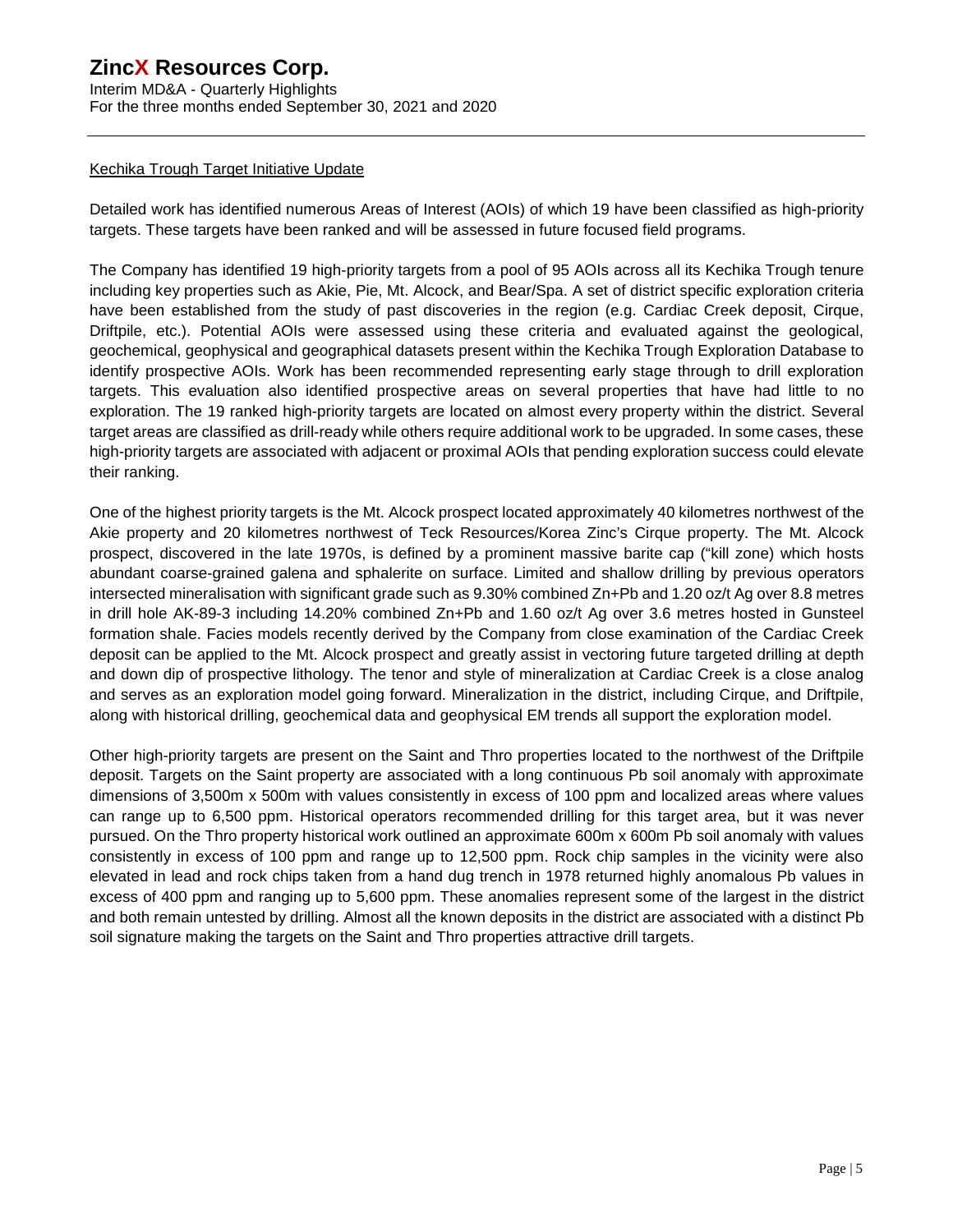Interim MD&A - Quarterly Highlights For the three months ended September 30, 2021 and 2020

### Ground Based Gravity Survey

The Company has engaged Simcoe Geosciences Ltd. of Stouffville, Ontario to conduct a ground-based gravity survey over select targets on the Akie and Mt. Alcock properties. The primary goal is to enhance and infill the existing airborne gravity data gathered previously over the linear corridor from Akie north to Mt Alcock with a specific focus on the surface expression of the Cardiac Creek deposit and the lightly drilled Zn-Pb-Ag rich barite cap at Mt. Alcock.

The survey will take advantage of the known density contrast between the barite rich Zn-Pb-Ag SEDEX style sulphide mineralisation and the black siliceous shale host rocks of the Gunsteel Formation. The Company has an extensive physical property database from Cardiac Creek drill core that has been used to test and design for geophysical surveys.

The survey was halted in early October due to inclement weather and unsafe ground conditions. The Company is examining the opportunity to restart the survey in the spring of 2022. Approximately 500 metres of survey was completed and approximately 10.5 line-kilometres remain to be surveyed. The Akie grid is centered on the strike length of the Cardiac Creek deposit; the north grid is centered on the main barite zone at Mt. Alcock. Line spacing will be approximately 100 to 200 metres and gravity readings will be taken every 50 metres.

#### **2020 Exploration Program**

#### 2020 Akie Drilling & Field Exploration Programs

On June 25, 2020, the Company and strategic partner Tongling Non-Ferrous Metals of China (Tongling) agreed to defer the planned drilling and subsequent metallurgical testing program until the 2021 exploration season due to COVID19.

### **Permitting**

The Company has been advised by the Ministry of Energy, Mines and Petroleum Resources that the four Kechika regional drill permits on the Pie, Yuen, Mt. Alcock, and Kechika North properties have been renewed for an additional 5-year period, until November 28, 2025. Drilling on these properties had previously been permitted with a renewal occurring in December 2015, extending the expiry date until December 31<sup>st</sup> 2019.

#### **2019 Akie Drilling program**

The 2019 exploration program was designed to achieve several key objectives including: additional close spaced drill intersections within the current resource model, extend the high-grade core of the Cardiac Creek deposit, and collect geotechnical and structural data. To achieve these objectives, the Company completed 4 HQ diameter diamond drill holes totaling 2,347 metres. A summary of the 2019 drill program is provided below.

The 2019 drill program returned impressive results characteristic of the high-grade core. Hole **A-19-153** returned an intercept of 30.14 metres (true width) grading 13.78% Zn+Pb, and 19.7g/t Ag that includes a high-grade core interval of 22.99% Zn+Pb, and 30.1g/ Ag over a true width of 9.44 metres. Hole **A-19-154** returned 8.30% Zn+Pb and 13.3 g/t Ag over a true width of 19.50 metres including 10.25% Zn+Pb and 15.4 g/t Ag over a true width of 11.97 metres. Along the southeast edge of the high-grade core **A-19-151** returned 16.37 metres (true width) grading 9.77% Zn+Pb and 15.5 g/t Ag. Higher-grade intervals are present including 10.74% Zn+Pb and 16.74 g/t Ag over a true width of 14.24 metres. Significant results from the 2019 drill holes are tabulated below.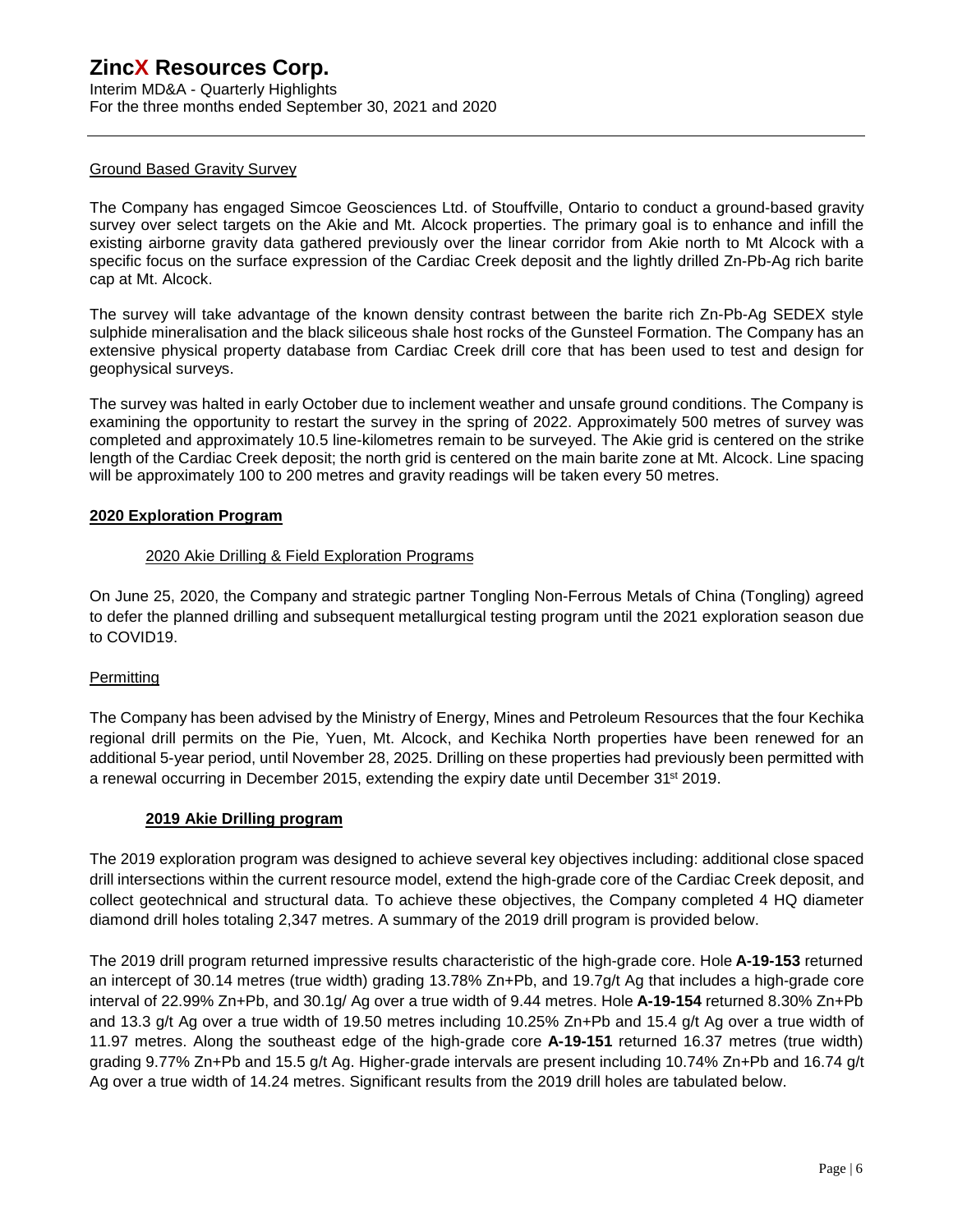Interim MD&A - Quarterly Highlights For the three months ended September 30, 2021 and 2020

| <b>Drill Hole</b> | From (m) | To(m)  | True Width (m)* | Zn (%) | Pb (%) | Ag $(g/t)^{t}$ | $Zn+Pb$ (%) |  |
|-------------------|----------|--------|-----------------|--------|--------|----------------|-------------|--|
| A-19-150          | 480.75   | 537.14 | 38.18           | 6.14   | 1.15   | 10.8           | 7.29        |  |
| <b>CCZ</b>        | 490.89   | 537.14 | 31.38           | 7.20   | 1.38   | 12.4           | 8.58        |  |
| including         | 502.31   | 537.14 | 23.68           | 8.40   | 1.64   | 14.0           | 10.04       |  |
| including         | 502.31   | 518.45 | 10.94           | 10.85  | 2.23   | 16.9           | 13.08       |  |
| A-19-151          | 560.00   | 608.80 | 30.85           | 4.91   | 0.98   | 9.7            | 5.89        |  |
| <b>CCZ</b>        | 568.42   | 594.40 | 16.37           | 8.10   | 1.67   | 15.5           | 9.77        |  |
| including         | 571.15   | 593.75 | 14.24           | 8.88   | 1.86   | 16.7           | 10.74       |  |
| including         | 575.75   | 591.50 | 9.91            | 9.09   | 1.98   | 17.9           | 11.07       |  |
| <b>FW</b>         | 603.30   | 608.80 | 3.51            | 2.70   | 0.45   | 5.0            | 3.15        |  |
| A-19-153          | 443.00   | 532.50 | 50.71           | 7.93   | 1.44   | 14.2           | 9.37        |  |
| <b>CCZ</b>        | 454.00   | 507.25 | 30.14           | 11.47  | 2.32   | 19.7           | 13.78       |  |
| including         | 466.78   | 507.25 | 22.93           | 14.29  | 2.95   | 24.1           | 17.24       |  |
| including         | 480.75   | 506.59 | 14.65           | 16.20  | 3.39   | 27.0           | 19.59       |  |
| including         | 490.00   | 506.59 | 9.41            | 19.22  | 3.77   | 30.1           | 22.99       |  |
| <b>FW</b>         | 518.82   | 532.50 | 7.81            | 6.56   | 0.25   | 11.8           | 6.81        |  |
| A-19-154          | 349.03   | 425.67 | 24.32           | 5.78   | 1.10   | 11.3           | 6.88        |  |
| <b>CCZ</b>        | 349.03   | 410.50 | 19.50           | 6.96   | 1.34   | 13.3           | 8.30        |  |
| including         | 353.19   | 390.91 | 11.97           | 8.56   | 1.69   | 15.4           | 10.25       |  |
| including         | 353.19   | 377.71 | 7.78            | 10.55  | 2.06   | 18.5           | 12.61       |  |

(\*) The true width in metres is calculated utilising the Geovia GEMS software package. The orientation of the mineralised horizon is estimated to have an azimuth of 130 degrees and a dip of -70 degrees. (CCZ) = Cardiac Creek Zone; (HW) = Hangingwall Zone; (FW) = Footwall Zone; (MS) = Massive Sulphide. (+) Ag values below detection were given a value half of the detection limit for the purposes of weighted averaging. Hole A-19-152 was abandoned due to excessive deviation and restarted as hole A-19-153.

### **Exploration Objectives**

### Akie Project:

- Continue definition drilling to expand the known extent of the Cardiac Creek deposit; update the current geological and resource models to NI 43-101 standards with all new drill results. Continue to examine tradeoff studies to enhance the PEA including additional metallurgical lab testing and targeted geotechnical data acquisition to improve understanding of mine design parameters used in the PEA.
- Continue to evaluate outlying coincident geological/geophysical/geochemical targets for drill target definition.
- Continue to refine the design and costs of the planned underground exploration program. The underground exploration permit remains in good standing until December 2020. The underground exploration program was conceived to allow tightly spaced infill drilling from an underground decline in order to upgrade the current mineral resource to the Indicated and Measured levels of confidence. This would provide sufficient data for a pre-feasibility level of economic assessment of the ore body to be completed and investigate future viability of bulk sampling and mining. The Company is currently working on a new and updated underground permit application to extend the duration date of the existing permit to 2025.
- Continue environmental baseline sampling as required to maintain all related exploration permits in good standing.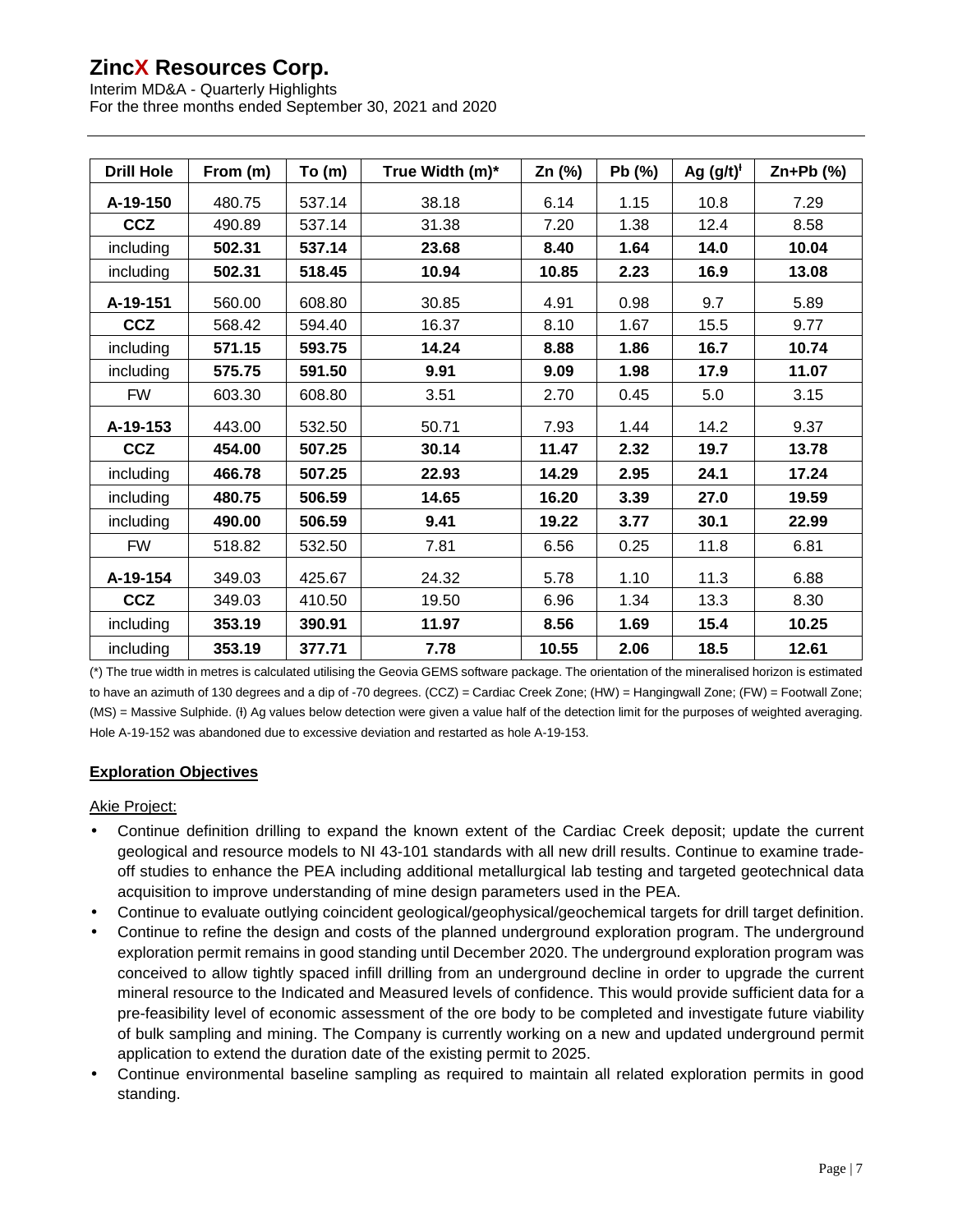Interim MD&A - Quarterly Highlights For the three months ended September 30, 2021 and 2020

### Kechika Regional Project:

- Continue regional synthesis of all historical and modern exploration data to assist with gap analysis and drill ä, target definition.
- Continue to evaluate high priority greenfield targets. ä,
- Continue to refine target selection to identify drill targets. l,

### Kechika Regional Project (Pie Option Properties):

- Continue to work closely with Teck to review and advise on plans for ongoing exploration on the properties. l,
- The next planned phase of exploration on the optioned properties is expected to include continued drill testing ä, of the highest priority targets.

|                                                                       |    |                      | <b>Kechika</b>  |                  |
|-----------------------------------------------------------------------|----|----------------------|-----------------|------------------|
|                                                                       |    | <b>Akie Property</b> | Regional        | <b>Total</b>     |
| <b>Acquisition Costs:</b><br>Balance, June 30, and September 30, 2021 | \$ | 24, 165, 241         | \$<br>192,768   | \$<br>24,358,009 |
| Deferred exploration costs:                                           |    |                      |                 |                  |
| <b>Balance, June 30, 2020</b>                                         |    | 47,050,990           | \$<br>4,368,025 | \$<br>51,419,015 |
| Camp equipment, depreciation                                          |    | 41,055               |                 | 41,055           |
| Drilling                                                              |    | 660,220              |                 | 660,220          |
| Geology                                                               |    | 109,748              |                 | 109,748          |
| Community consultants                                                 |    | 75,235               |                 | 75,235           |
| Road repairs                                                          |    | 2,862                |                 | 2,862            |
| Environmental studies and permit compliance                           |    | 34,449               |                 | 34,449           |
| <b>METC</b> recoverable                                               |    | (65,402)             |                 | (65, 402)        |
| <b>Balance, June 30, 2021</b>                                         |    | 47,909,157           | 4,368,025       | 52,277,182       |
| Camp equipment, depreciation                                          |    | 8,848                |                 | 8,848            |
| <b>Drilling</b>                                                       |    | 467,350              |                 | 467,350          |
| Geology                                                               |    | 51,523               |                 | 51,523           |
| Geophysics                                                            |    | 5,979                | 3,140           | 9,119            |
| Environmental studies and permit                                      |    |                      |                 |                  |
| compliance                                                            |    | 9,774                |                 | 9,774            |
| Balance, September 30, 2021                                           | \$ | 48,452,631           | \$<br>4,371,165 | \$<br>52,823,796 |
| <b>Total, June 30, 2021</b>                                           | \$ | 72,074,398           | \$<br>4,560,793 | \$<br>76,635,191 |
| Total, September 30, 2021                                             | \$ | 72,617,872           | \$<br>4,563,933 | \$<br>77,181,805 |

Summary of exploration expenditures incurred on various properties: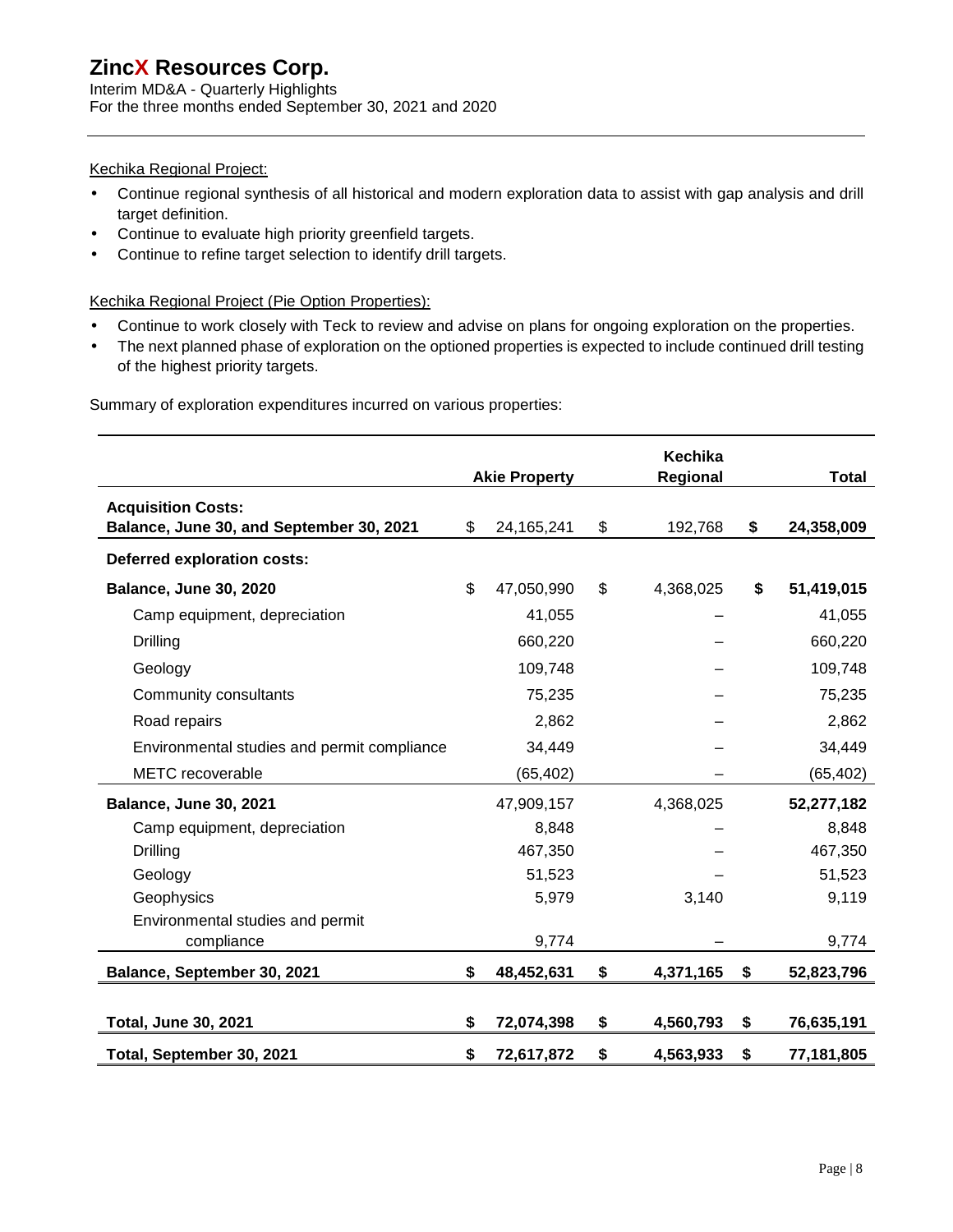Interim MD&A - Quarterly Highlights For the three months ended September 30, 2021 and 2020

### **Results of Operations**

### *Three Months Ended September 30, 2021 and 2020*

During the three months ended September 30, 2021, the Company reported a net and comprehensive loss of \$246,075 or \$0.001 per share compared to \$166,380 or \$0.001 per share during the same period last year, an increase in net loss of \$79,695. The overall increase in net loss was primarily attributable to an increase in overall general and administrative expenses of \$56,208.

Overall general and administrative expenses increased by \$56,208 during the three months ended September 30, 2021 as compared to the same period of the previous fiscal year due to the following increases in operating expenses:

- Marketing and public relations increased by \$5,000 for business development and shareholder awareness;
- Regulatory fees increased by \$4,096 in connection to the Company's listing of its common shares on the OTCQB;
- Travel and promotion increased by \$4,257 due to lifting of government imposed COVID19 travel and gathering restrictions; and
- $\mathcal{L}_{\mathrm{max}}$ Wages and benefits increased by \$44,301 primarily due to retroactive payment of salaries for the Company's exploration staff.

In addition to the increase of general and administrative expenses, interest income and other items decreased also contributed to the increase in net loss:

- ä, Interest income decreased by \$8,641 as the Company GIC investments matured and was not reinvested; and
- $\mathcal{L}^{\pm}$ There were no gains on sale of marketable securities or adjustments for change in fair value of marketable securities compared to the same period last year as the Company held no marketable securities during the three months ended September 30, 2021.

### **Liquidity and capital resources**

The Company's operations are currently not generating positive cash flow; as such, the Company is dependent on external financing to fund its activities. In order to carry out potential expansion and to continue operations, and pay for administrative costs, the Company will spend its existing working capital, and raise additional amounts as needed. Companies in this stage typically rely upon equity and debt financing or joint venture partnerships to fund their operations. The current financial markets are very difficult and there is no certainty with respect to the Company's ability to raise capital. Management may require to seek additional sources of financing in the form of equity or debt financing in the future. These uncertainties may cast significant doubt about the Company's ability to continue as a going concern.

At September 30, 2021, the Company reported working capital of \$309,847 compared to \$1,073,872 at June 30, 2021, representing a decrease in working capital of \$764,025. The decrease in working capital was a result of general operating activities and exploration expenditures incurred during the period.

Net cash decreased by \$1,275,239 from \$3,066,527 at June 30, 2021 to \$1,791,288 at September 30, 2021 primarily due to the Company's 2021 Akie drilling program.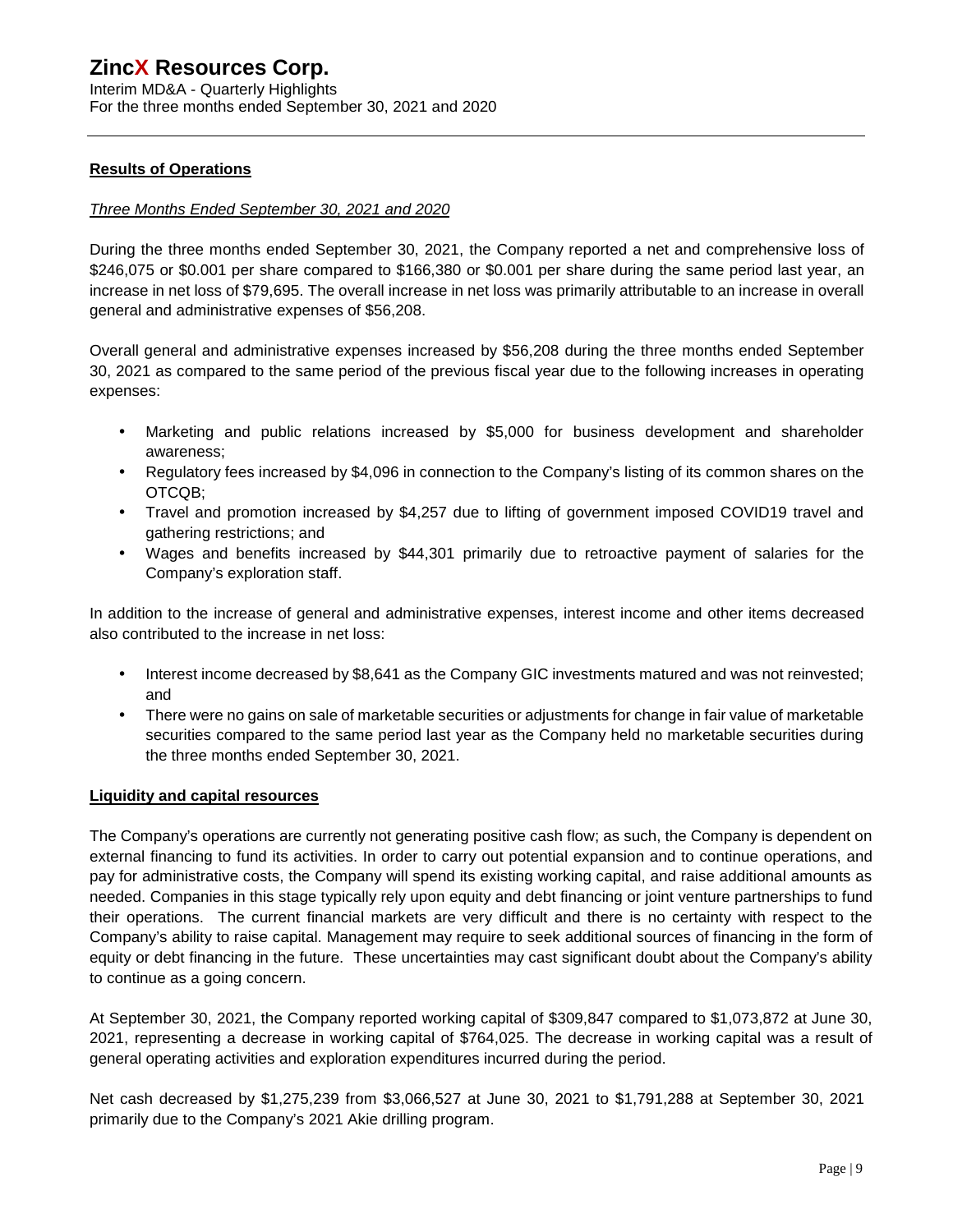Interim MD&A - Quarterly Highlights For the three months ended September 30, 2021 and 2020

During the three months ended September 30, 2021, the Company generated or utilized its cash and cash equivalents as follows:

- $(a)$  the Company used  $$314,125$  (2020  $$168,300$ ) of its cash in operating activities;
- (b ) exploration expenditures during the period were \$935,968 (2020 \$29,331) as a result of the Company postponing its exploration program in fiscal 2021 due to COVID19 safety measures;
- (c ) \$2,646 (2020 \$Nil) was used for the purchase of camp fixtures and office furniture;
- (d ) the Company redeemed \$Nil (2020 \$100,000) of its GIC investments;
- (e ) paid \$22,500 (2020 \$22,500) in lease payments for its corporate office; and
- (f ) the Company received proceeds \$Nil (2020 \$28,225) from the sales of marketable securities.

The Company's current assets excluding cash consisted of the following:

|                                          | September 30, 2021 | June 30, 2021 |
|------------------------------------------|--------------------|---------------|
| Government Sales Tax credits             | 62.942             | 34.848        |
| Interest accrued on reclamation deposits | 342                | 132           |
| Trade receivables                        |                    | 16.431        |
| Prepaid expenses                         | 109.032            | 35,200        |

As of September 30, 2021, the Company prepaid a total of \$44,811 for exploration and evaluation assets.

Current liabilities as of September 30, 2021 consisted of the following

- trade payables and accrued liabilities of \$237,870 (June 30, 2021 \$641,847), which mainly consisted of trade payables and accrued liabilities and were paid subsequent to September 30, 2021;
- current portion of lease liability of \$14,815 (June 30, 2021 \$36,580) recognized in relations to the Company's office lease;
- due to related parties of \$1,401,072 (June 30, 2021 \$1,400,839) consisting of an advance of \$1,398,686 (June 30, 2021 - \$1,398,686) received from Tongling, a significant shareholder of the Company, for the Akie Property's drill program, \$386 (June 30, 2021 - \$153) in office expense reimbursement owed to a company with two common directors of the Company, and \$2,000 (June 30, 2021 - \$2,000) in consulting fees owed to a company owned by a director of the Company.

The other sources of funds potentially available to the Company are through the exercise of outstanding stock options. *See Other Requirements – Summary of Outstanding Share Data*. There can be no assurance, whatsoever, that any or all these outstanding exercisable securities will be exercised.

The Company has and may continue to have capital requirements in excess of its currently available resources. In the event the Company's plans change, its assumptions change or prove inaccurate, or its capital resources in addition to projected cash flow, if any, prove to be insufficient to fund its future operations, the Company may be required to seek additional financing. Although the Company has been successful in raising the above funds, there can be no assurance that the Company will have sufficient financing to meet its future capital requirements or that additional financing will be available on terms acceptable to the Company in the future.

The Company's overall success will be affected by its current or future business activities. The Company is currently in the process of acquiring and exploring its interests in resource properties and has not yet determined whether these properties contain mineral deposits that are economically recoverable. The continued operations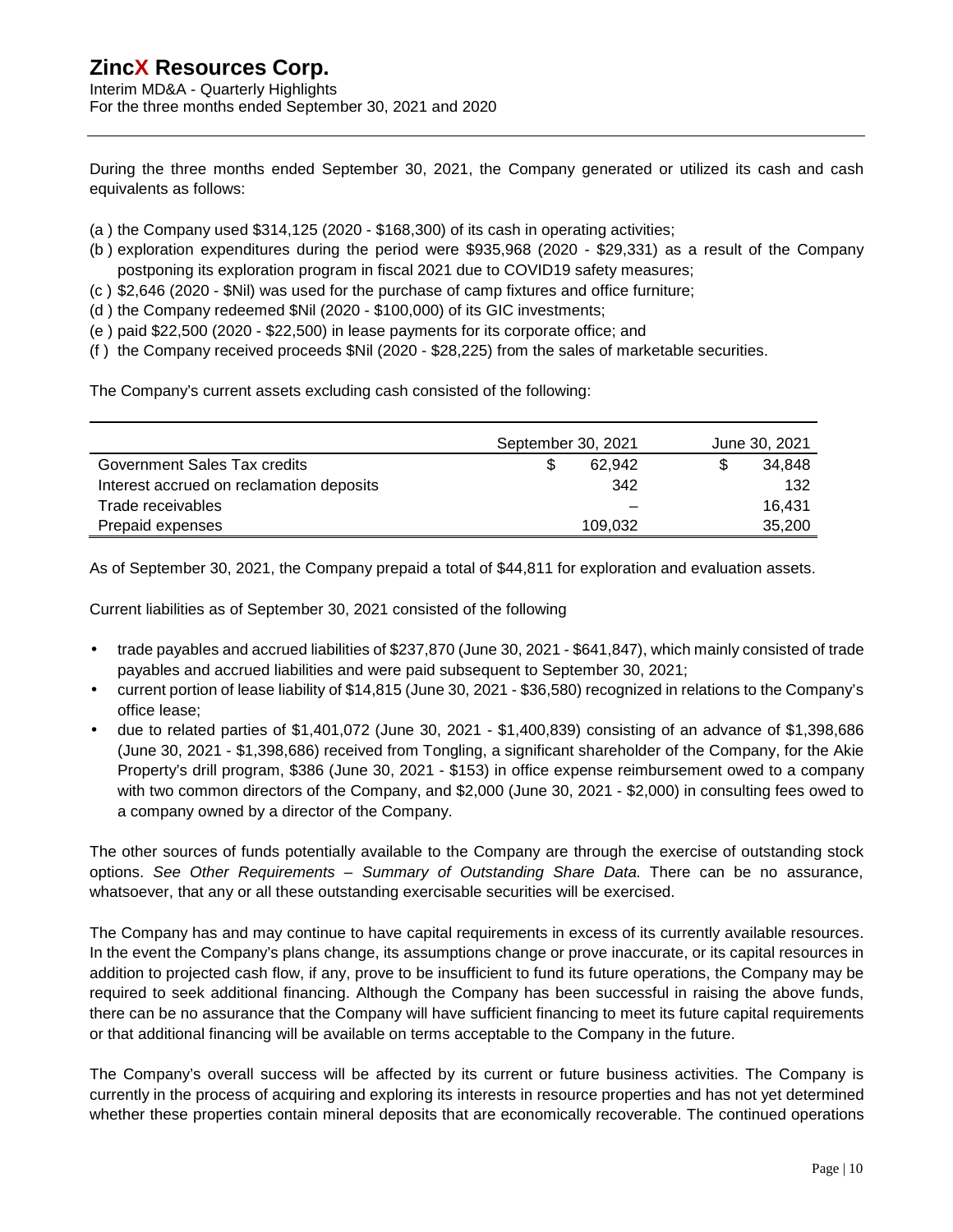Interim MD&A - Quarterly Highlights For the three months ended September 30, 2021 and 2020

of the Company and the recoverability of expenditures incurred in these resource properties are dependent upon the existence of economically recoverable reserves, securing and maintaining title and beneficial interest in the properties, obtaining necessary financing to explore and develop the properties, and upon future profitable production or proceeds from disposition of the resource properties.

The Company is exposed in varying degrees to a variety of financial instrument related risks:

#### *Credit Risk*

Credit risk is the risk that one party to a financial instrument will fail to discharge an obligation and cause the other party to incur a financial loss. The Company's primary exposure to credit risk is on its bank deposits of \$1,791,288 (June 30, 2021 - \$3,066,527). This risk is managed by using major Canadian banks that are high credit quality financial institutions as determined by rating agencies.

The Company's secondary exposure to credit risk is on its receivables. This risk is minimal as receivables consist primarily of refundable government sales taxes and interest accrued on GIC investments.

### *Liquidity Risk*

Liquidity risk arises through the excess of financial obligations over available financial assets due at any point in time. The Company's objective in managing liquidity risk is to maintain sufficient readily available reserves in order to meet its liquidity requirements at any point in time. The Company achieves this by maintaining sufficient cash and cash equivalents. As at September 30, 2021, the Company was holding cash and of \$1,791,288 (June 30, 2021 - \$3,066,527) to settle its current liabilities of \$1,653,757 (June 30, 2021 - \$2,079,266). Management may require to seek additional sources of financing in the form of equity or debt financing in the future. These uncertainties may cast significant doubt about the Company's ability to continue as a going concern.

### *Market risk*

Market risk is the risk of loss that may arise from changes in market factors such as interest rates, foreign exchange rates, and commodity and equity prices. These fluctuations may be significant and the Company, has exposure to these risks.

#### *a. Interest Rate Risk*

Interest rate risk is the risk that the fair value of future cash flows of a financial instrument will fluctuate because of changes in the market interest rates. The Company is not exposed to significant interest rate risk.

### *b. Currency Risk*

The Company operates in Canada and is therefore not exposed to significant foreign exchange risk arising from transactions denominated in a foreign currency.

#### *c. Price risk*

The Company is exposed to price risk with respect to commodity and equity prices. Equity price risk is defined as the potential adverse impact on the Company's earnings due to movements in individual equity prices or general movements in the level of the stock market. Commodity price risk is defined as the potential adverse impact on earnings and economic value due to commodity price movements and volatilities. The Company closely monitors certain commodity prices, individual equity movements, and the stock market to determine the appropriate course of action to be taken by the Company.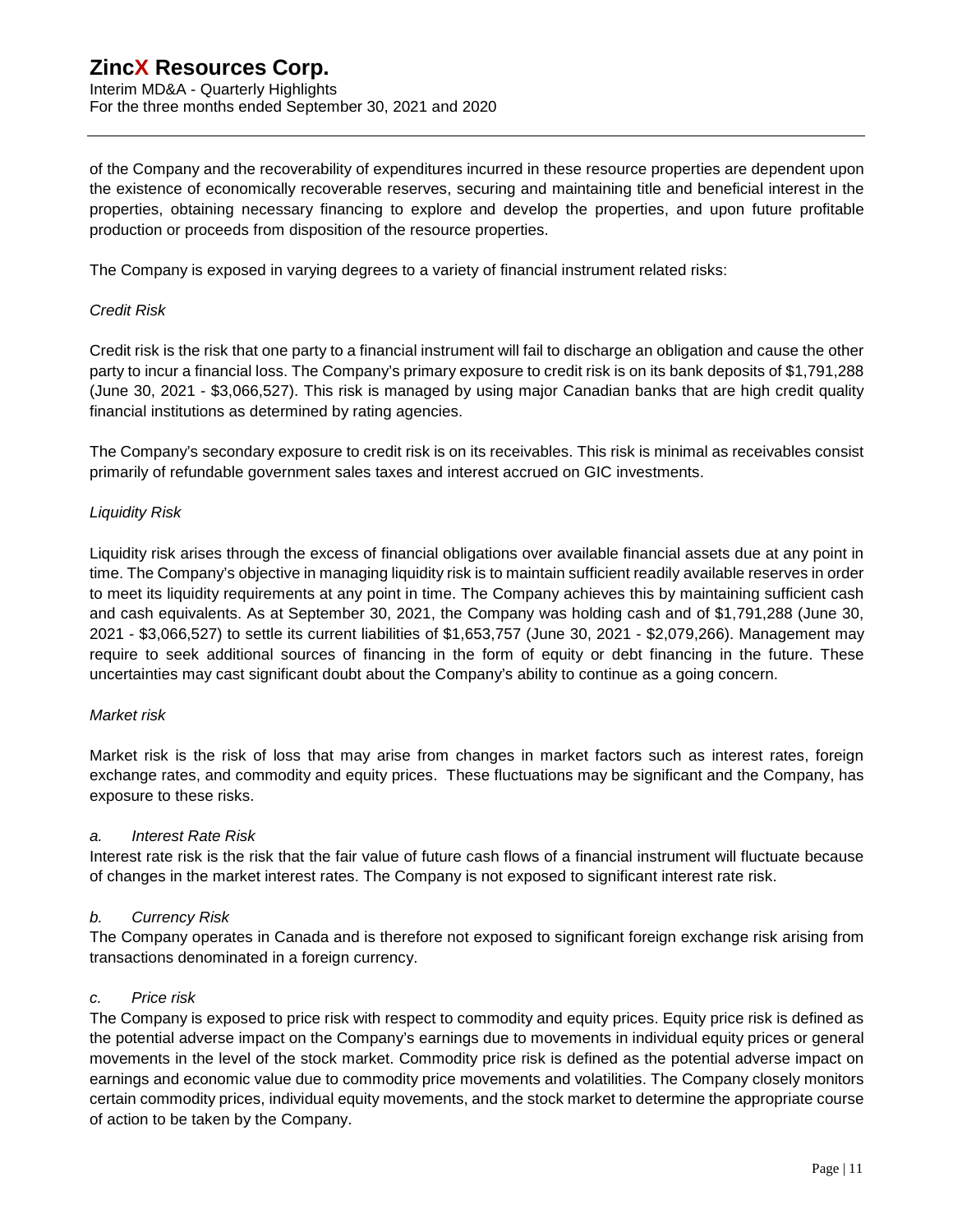Interim MD&A - Quarterly Highlights For the three months ended September 30, 2021 and 2020

#### **Transactions with related parties**

Key management personnel includes persons having the authority and responsibility for planning, directing, and controlling the activities of the Company as a whole. Key management personnel comprise of the directors of the Company, executive and non-executive, and Vice President of Exploration.

The remuneration of the key management personnel during the three months ended September 30, 2021 and 2020 were as follows:

| September 30,                                                         | 2021         | 2020         |
|-----------------------------------------------------------------------|--------------|--------------|
| Consulting fees (ii)                                                  | \$<br>2.000  | 2,000        |
| Exploration and evaluation expenditures (geological consulting) (iii) | 36.288       | 29,030       |
| Management fees (i)                                                   | 45,000       | 45,000       |
| Other employment benefits (iv)                                        | 7.021        | 6,758        |
| Total                                                                 | \$<br>90,309 | \$<br>82,788 |

Transactions with key management and other related party transactions:

(i) Pursuant to a management and administrative services agreement amended effective July 1, 2011 and May 1, 2014 with Varshney Capital Corp. ("VCC"), a company with two common directors, the Company agreed to pay monthly management and administrative fees of \$29,500 and \$5,000, respectively. Effective March 1, 2020, the management fees were reduced to \$15,000 per month.

During the three months ended September 30, 2021, the Company paid \$45,000 (2020 – \$45,000) for management fees and \$15,000 (2020 – \$15,000) for administrative fees to VCC;

- (ii) the Company paid \$2,000 (2020 \$2,000) for consulting fees to Sircon AG, a company controlled by a director, and as at September 30, 2021, the Company owed \$2,000 (2020 - \$Nil) to Sircon AG;
- (iii) the Company paid or accrued exploration and evaluation costs of \$36,288 (2020 \$29,030) for geological consulting fees to a company owned by VP of Exploration of the Company, of which \$35,818 (2020 - \$25,643) was capitalized as exploration and evaluation costs and \$470 (2020 - \$3,387) was expensed as consulting fees;
- (iv) other employment benefits included life insurance and health benefits for the CEO and health benefits for the CFO of the Company;
- (v) the Company owed \$386 (2020 \$Nil) in office expense reimbursement to VCC;
- (vi) the Company owed \$74,356 (2020 \$547) to the CEO of the Company for exploration and office expenses paid on behalf of the Company, this amount was included in trade payables and accrued liabilities;
- (vii) the Company owed \$127 (2020 \$242) to the CFO of the Company for office expenses paid on behalf of the Company, this amount was included in trade payables and accrued liabilities; and
- (viii) the Company received an advance of \$1,398,686 in fiscal year 2020 from a significant shareholder, Tongling Non-Ferrous Metals ("Tongling"), to fund a drill program on the Akie Property. The advance will be repaid in common shares of the Company to Tongling valued at a minimum of \$0.30 per share, subject to TSX-V approval.